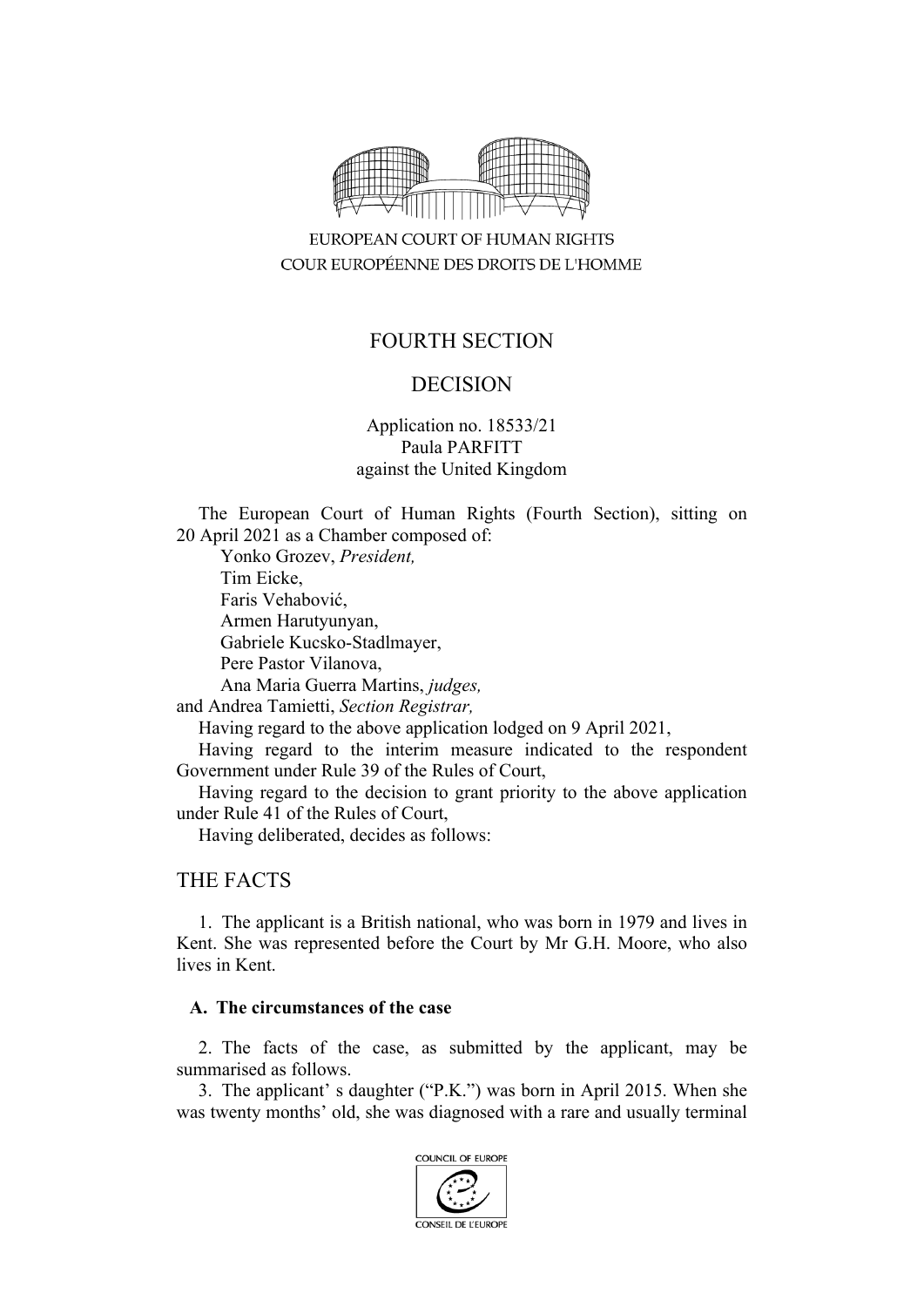condition called Acute Necrotising Encephalopathy ("ANE"). As a result, she suffered from severe brain damage and in the following months her health deteriorated rapidly. On the basis of the available medical evidence, her condition can be summarised as follows:

- a) She has suffered very severe brain damage as a result of ANE;
- b) She is in a persistent vegetative state;
- c) She has no conscious awareness of herself or her environment;
- d) On the balance of probabilities she cannot experience pain or discomfort;
- e) On the balance of probabilities she cannot derive any pleasure from her environment or interaction with others;
- f) She has random movements of her neck, head, and limbs but has no purposeful movement. She shows no response to visual, auditory, or tactile stimulation;
- g) She is wholly dependent on others for all her care;
- h) She has no respiratory effort she cannot breathe at all and is wholly reliant on mechanical ventilation;
- i) She has respiratory instability with frequent desaturations which require specialist nursing and physiotherapy interventions;
- j) She is doubly incontinent;
- k) She has cortical blindness;
- l) Her condition has been static for well over a year and there is no prospect of any improvement.

4. The frequent "desaturations" (when her oxygen saturation falls) occur because she has poor oxygen reserve and because there is a tendency for her lungs to collapse, and secretions and saliva to accumulate in her airway caused by her inability to swallow or cough and the absence of a gag reflex. To address these problems, she receives regular respiratory physiotherapy, and spends at least two hours a day in a prone position to remove pressure on the back of her lungs and build up her oxygen reserves. She also receives assistance two or three times a day from a cough-assist machine, administering saline under pressure and then reversing the flow to stimulate a cough, and undergoes a process called saline lavage, which involves instilling large amounts of saline into the lungs, giving large breaths with the oxygen bag, turning the patient, and using manual techniques alongside the bag breaths and suction to clear secretions. Mouth suctioning is also performed throughout the day and night. Even with these interventions, P.K. experiences desaturations every one to four hours, which are treated in a variety of ways including by deep suctioning, by adjustments to the ventilator pressures, and by the use of anaesthetic bagging which introduces oxygen under pressure. Once a week, on average, she experiences a more serious episode of desaturation. In such cases a respiratory physiotherapist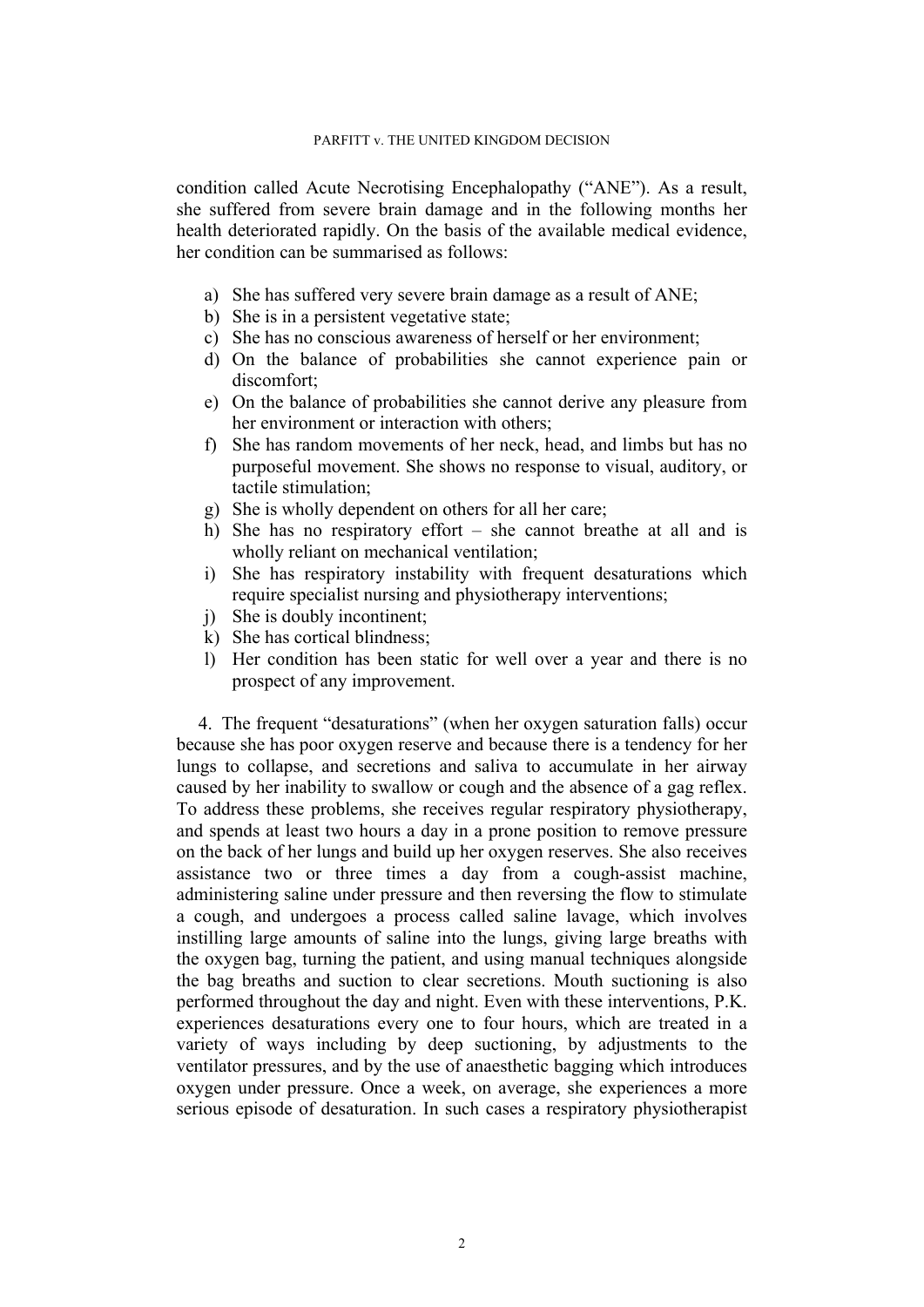may have to be summoned urgently to add to the efforts to bring her oxygen levels back to an acceptable range.

### *1. The proceedings before the High Court*

<span id="page-2-1"></span>5. On 9 March 2020 the National Health Service ("NHS") Trust responsible for the children's hospital where P.K. is being treated applied to the court for declarations and orders that would permit the withdrawal of life-sustaining treatment. P.K. was represented separately by her children's guardian. The children's guardian is an independent person who the court is required to appoint to represent the best interests of a child in proceedings in which the child is the subject or to which she has been made a party. In this case the children's guardian, who was represented by lawyers instructed on P.K.'s behalf, supported the application by the Trust. The applicant opposed the application and instead proposed that P.K. be returned home and her condition managed there.

<span id="page-2-2"></span>6. In the proceedings before the High Court, both the applicant and the Trust were represented by experienced lawyers and the judge had the benefit of evidence from twelve highly respected, specialist doctors.

<span id="page-2-0"></span>7. The hospital's clinicians were unanimously of the view that the applicant' s proposal was contrary to P.K.'s best interests. However, some of the independent specialists took a different view. In particular, Dr W, consultant respiratory paediatrician at Great Ormond Street Hospital for Children, gave evidence that P.K. could be managed outside the critical care unit. He was broadly supported by Drs P and C, respectively a consultant paediatric intensivist and a clinical specialist paediatric respiratory physiotherapist.

8. Dr W advised that a number of steps would have to be taken for P.K. to be managed in a home environment or a step-down unit. She would need to be transferred to a portable ventilator for use at home or in a step-down unit and it would need to be demonstrated that this ventilator could maintain her respiration and gas exchange; she would need a tracheostomy to safely deliver ventilation, and also a gastrostomy to replace her current nasogastric tube feeding; and she would need a team of trained carers and relatives in place who could be present twenty-four hours a day.

<span id="page-2-3"></span>9. The whole process of trial and transition to home care would likely take at least six months. It was Dr W's view that overall there was a one in four chance of P.K. reaching the point of being discharged home, but if the initial trial were successful there would then be a ninety percent chance that she would progress from the transition unit to home. In this regard, he accepted that

"[P.K.]'s clinical condition is at the absolute outer limits of what might be achievable at home. It is rare that a child with complete absence of ventilatory drive, failure to cope with secretions, absent cough and susceptibility to aspiration and atelectasis has, in the absence of consciousness, been put forward for home care."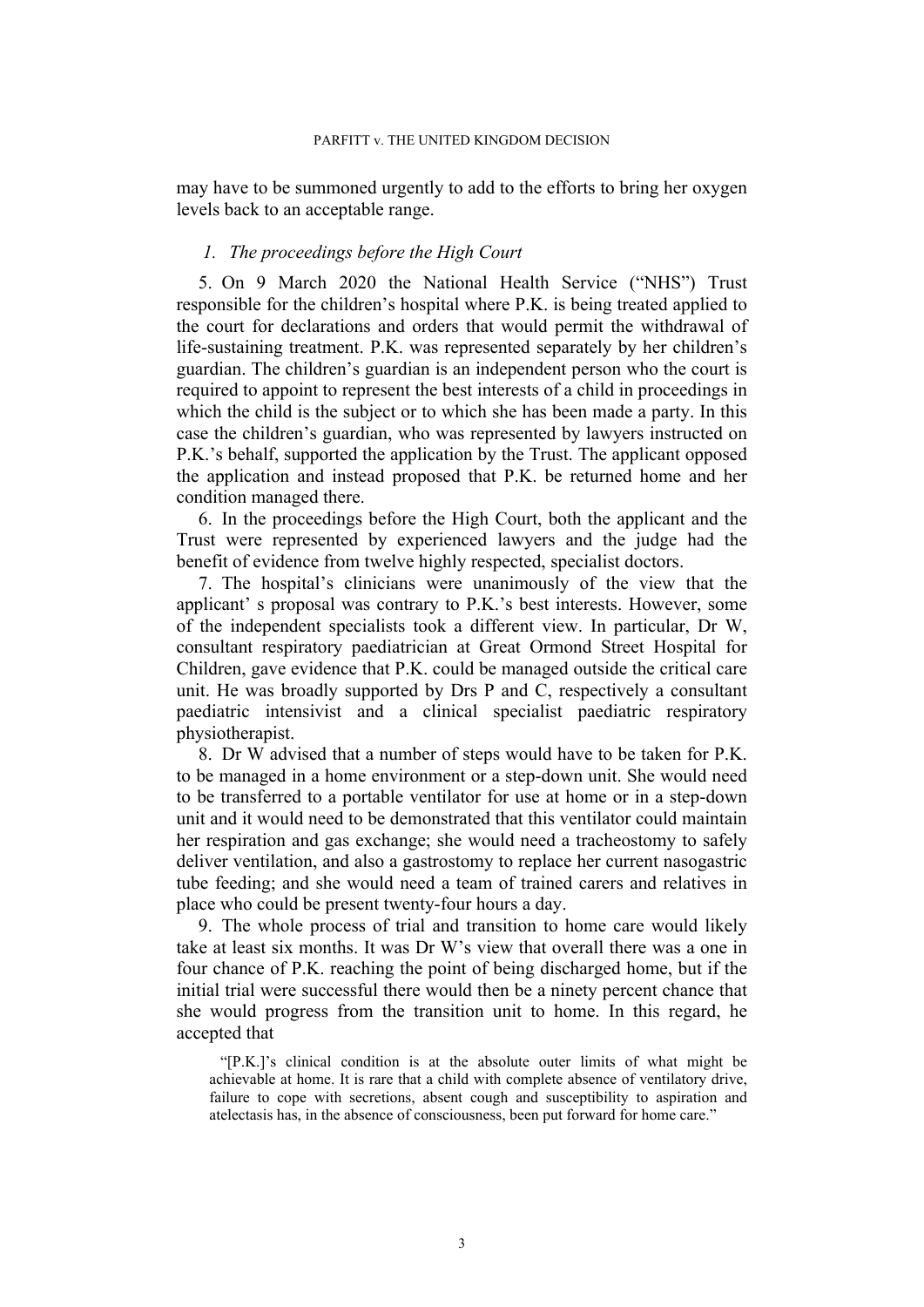<span id="page-3-1"></span>10. The independent specialists all acknowledged that P.K.'s life expectancy would be shorter at home than if she remained on the Paediatric Intensive Care Unit ("PICU").

11. The treating clinicians were of the unanimous view that there was no realistic chance that P.K. could survive more than a very short time at home. Furthermore, they were not willing to perform a tracheostomy for the purpose of a trial, believing that the exercise would be futile. The judge summarised their reasons as follows:

"(a) [P.K.] needs a PICU ventilator which can be frequently adjusted as needed. A portable ventilator of the sort that would have to be used at home has a limited number of settings. ... In contrast the PICU ventilator can be operated with multiple adjustments during the day and night.

(b) As agreed by the respiratory physiotherapists Ms F and Dr [C]:

i. An anaesthetic bag of the kind currently used to rescue [P.K.] when she desaturates cannot be used to administer oxygen in the community. Only an AMBU bag could be used, albeit with ' entrained' oxygen rather than merely with air.

ii. There are no community respiratory physicians in the area of [P.K.]'s family home. ... There would be no possibility of a respiratory physician visiting [P.K.] on a weekly or even monthly basis, let alone being on call in case of emergencies upon an episode of profound desaturation.

iii. Saline lavage cannot be practised in the community – it is too risky.

(c) Proning would be potentially hazardous if practised in the community: ... when a child with a tracheostomy tube is in the prone position it is difficult to monitor whether the tube is still in situ. With [P.K.]'s unpredictable head and neck movements, she could dislodge the tube without the disconnection being noted, with catastrophic results.

(d) Home care would involve a team of between 12 and 15 qualified nurses working in shifts and providing care 24 hours a day. ... It would be very difficult to recruit such a team of nurses who could manage [P.K.]'s respiratory condition.

(e) There is currently no funding in place for a sufficient package of home care, and no other Trust approached by the Applicant has yet agreed to undertake the transition process (the Trust itself being unwilling to perform a tracheostomy on [P.K.], which would be an essential part of the transition)."

<span id="page-3-0"></span>12. In a judgment delivered on 8 January 2021, the High Court judge identified the available options as follows:

- A. Continuation of life-sustaining mechanical ventilatory support and treatment within a PICU setting;
- B. A trial of portable ventilation with a view to transition to long term ventilation and life-sustaining treatment at home;
- C. Withdrawal of life-sustaining mechanical ventilatory support.

<span id="page-3-2"></span>13. None of the medical experts contended that option "A" would be in P.K.'s best interests. The judge nevertheless considered it because the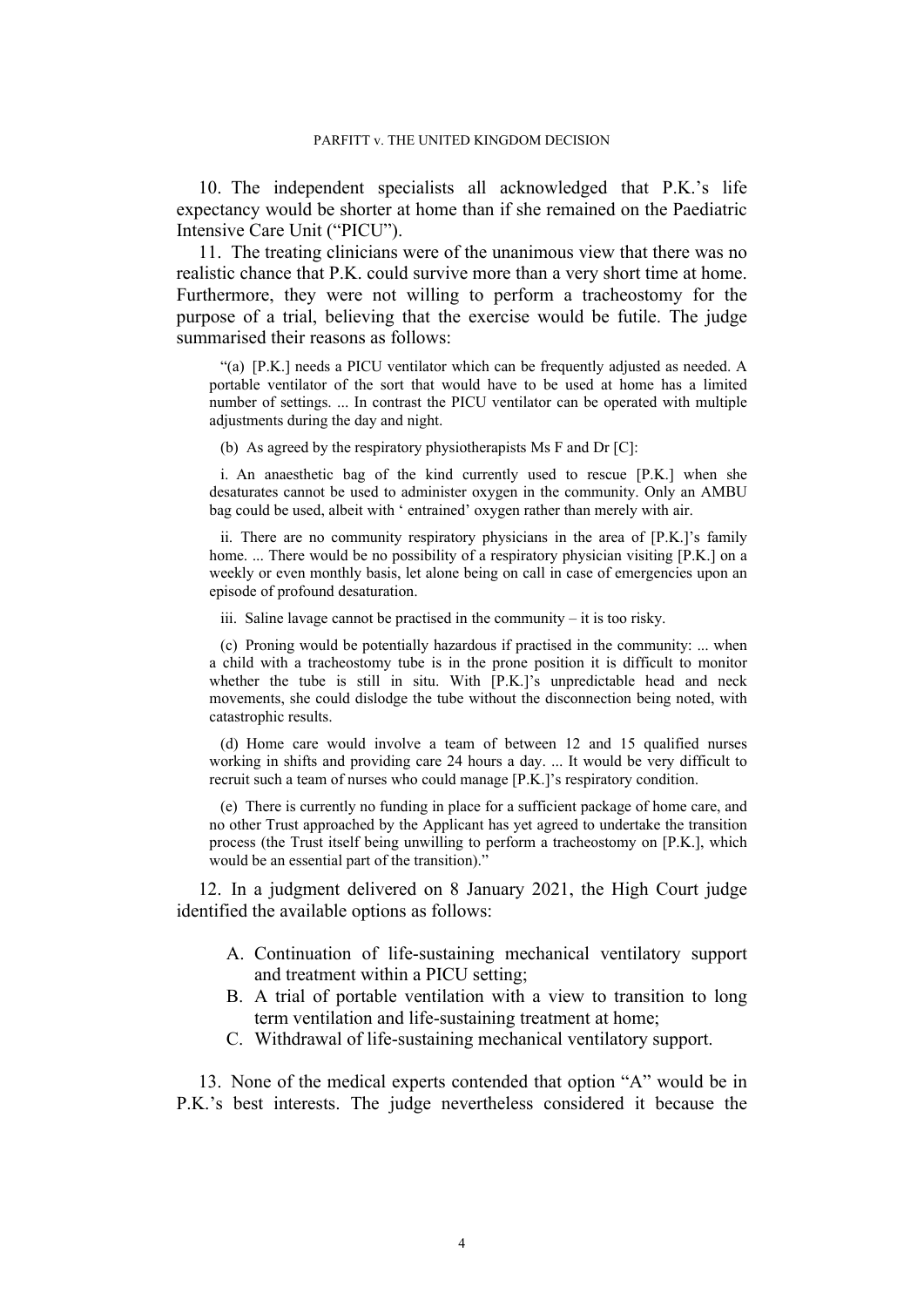applicant had made it clear that she would prefer option "A" to option "C", and if he were to conclude that a trial of portable ventilation was in P.K.'s best interests, and the trial subsequently failed, the parties were likely to remain in dispute about the availability of option "A".

<span id="page-4-0"></span>14. Having considered all the evidence, the judge agreed that option "A" would not be in P.K.'s best interest. As she was in a persistent vegetative state with no prospect of improvement with time or treatment, there was no subjective benefit to her from being kept alive in the PICU. The judge rejected the applicant's argument that in the absence of conscious awareness no harm could be caused by the continuation of medical treatment:

"I do not accept ... that no physical harm can be caused by medical treatment to a person with no capacity to feel pain and no conscious awareness. Physical interventions to prolong life should not be regarded as irrelevant to the consideration of welfare, just because the patient has no conscious awareness and cannot experience pain. Any proper assessment of welfare in a case involving life sustaining treatment ought to take into account the nature and extent of the interventions necessary to keep the patient alive. Clearly much greater weight should be given to the harm caused by those interventions if the patient can feel pain or discomfort. If [P.K.] were able to experience pain and discomfort when undergoing the multiple invasive procedures she undergoes each day, that would be highly material to the assessment of her welfare. But her loss of conscious awareness does not mean that those interventions can now be wholly disregarded. In [P.K.]'s own case she not only requires artificial ventilation, nutrition, and hydration, but, day and night, she requires other interventions including suctioning, bagging, proning, and use of the cough assist machine, as well as other less frequent interventions such as saline lavage. Both her ongoing condition and her necessary treatments in the PICU constitute burdens upon her person notwithstanding her lack of conscious awareness. In any event, the absence of pain is not the same as the absence of harm. The fact that a person has no conscious awareness does not give their clinicians, or anyone else, licence to perform procedures on them irrespective of their benefit. ... The losses of freedom, function, and ability to enjoy childhood, that severe disability, including severe brain damage, cause someone such as P.K., are a form of harm which should be considered in assessing her welfare, whether or not they can feel pain and whether or not they have any conscious awareness."

15. While the judge accepted that P.K.'s life had worth and value which could be seen most clearly in what it brought to others, the assessment of best interests had to be made from the point of view of the child. P.K.'s condition rendered her unaware of the benefits she brought to others and it would be wrong to take into account the welfare of others when determining her best interests. He continued:

"Is it inconsistent to find that a young child with no conscious awareness suffers burdens but enjoys no benefits from the prolongation of life? I do not believe so. The profound loss of function and the daily invasion of her bodily integrity necessary to prolong her life constitute objectively identifiable burdens on [P.K.]'s person. Factors that might constitute some kind of benefit to an adult or young person, such as affirmation of deeply held values, or respect for autonomy, do not apply to a very young child such as [P.K.]."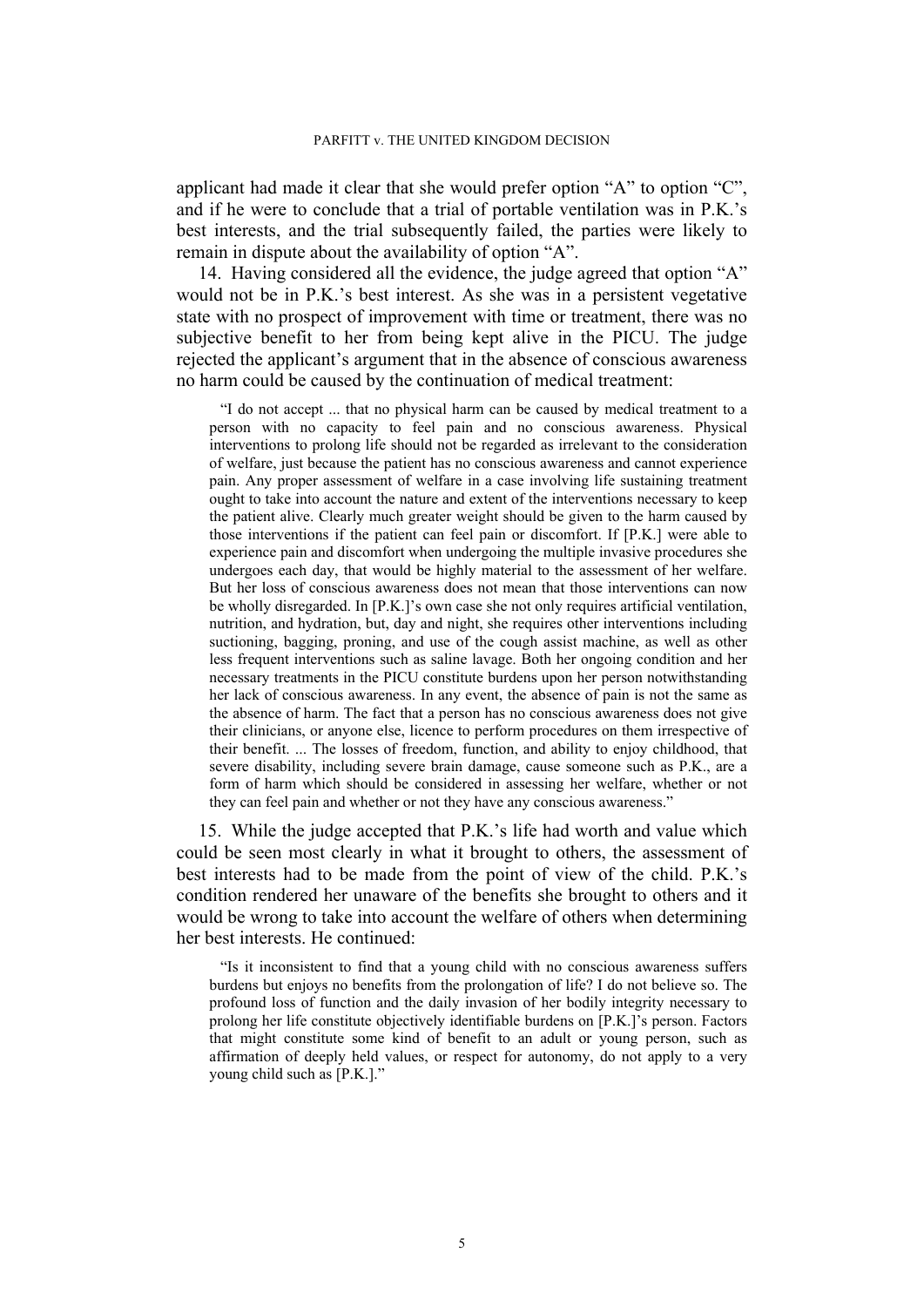#### <span id="page-5-3"></span>16. The judge concluded:

"Notwithstanding the presumption that life should be preserved, it is not in her best interests that her life should be prolonged... . She has no conscious awareness and she gains no benefit from life but she daily bears the dual burdens of her profoundly disabling condition and the intensive treatment she requires to prevent it from ending her life. ... . there is no hope of improvement in her condition and no medical benefit from prolonging her life on the PICU. I cannot identify any nonmedical benefits to P.K. from continued ventilation on the PICU, whether social, emotional, psychological, or otherwise. ... Taking a broad view of [P.K.]'s medical and nonmedical interests, but with her welfare as the paramount consideration, I conclude that it is not in her best interests to continue to receive mechanical ventilation on the PICU."

<span id="page-5-0"></span>17. As for option "B" (see paragraph [12](#page-3-0) above), the judge took full account of Dr W's experience and his evidence to the court (see paragraphs [7](#page-2-0) to [10](#page-3-1) above). He also accepted that there might be several adjustments that could be made to optimise the chances of success of the trial and transition. Nevertheless he concluded that Dr W's assessment of a one in four chance of a successful transfer to long term ventilation at home was too optimistic, and could not easily be reconciled with Dr W's observation that P.K.'s condition was "at the absolute outer limits of what might be achievable at home". He further noted that here had been no assessment of the suitability of P.K.'s family's home for accommodating her, her equipment, and the necessary care team. He was therefore not reassured that her envisaged package of home care was practically achievable.

<span id="page-5-1"></span>18. He expressed his conclusions as follows:

"[P.K.] has had only a handful of respiratory infections during nearly two years on the PICU. Considerable thought, effort, and resources have been put into managing her complex respiratory problems. Even so, she has suffered numerous profound desaturations, and would have suffered more had her desaturations not been intensively and expertly managed. Against that background it is difficult to see how transfer to a less sophisticated ventilator and the removal of some of the interventions that have so far protected [P.K.], could realistically alleviate her respiratory problems or lead to fewer or less profound desaturations, even with adjustments to her management. I give weight to the direct knowledge of managing [P.K.] that the Trust's witnesses have and which informs their pessimism about the prospects of a trial and transition to home care. I also take into account the chances of a fatal complication occurring during the transition period, and the practical difficulties in setting up a care regime at home. Weighing all the evidence I have read and heard, I am satisfied that the chances of [P.K.] being able to be transferred to long term ventilation at home are remote. There is only a remote possibility of the trial and transition succeeding such that she could be discharged home."

<span id="page-5-2"></span>19. The judge then addressed the views of P.K.'s family, and in particular the applicant. Although he accepted that the court should take into account the wishes of those close to P.K. to care for her at home, he considered that it should do so "only as part of the broad assessment of [her] best interests": the assessment of best interests had to be made from her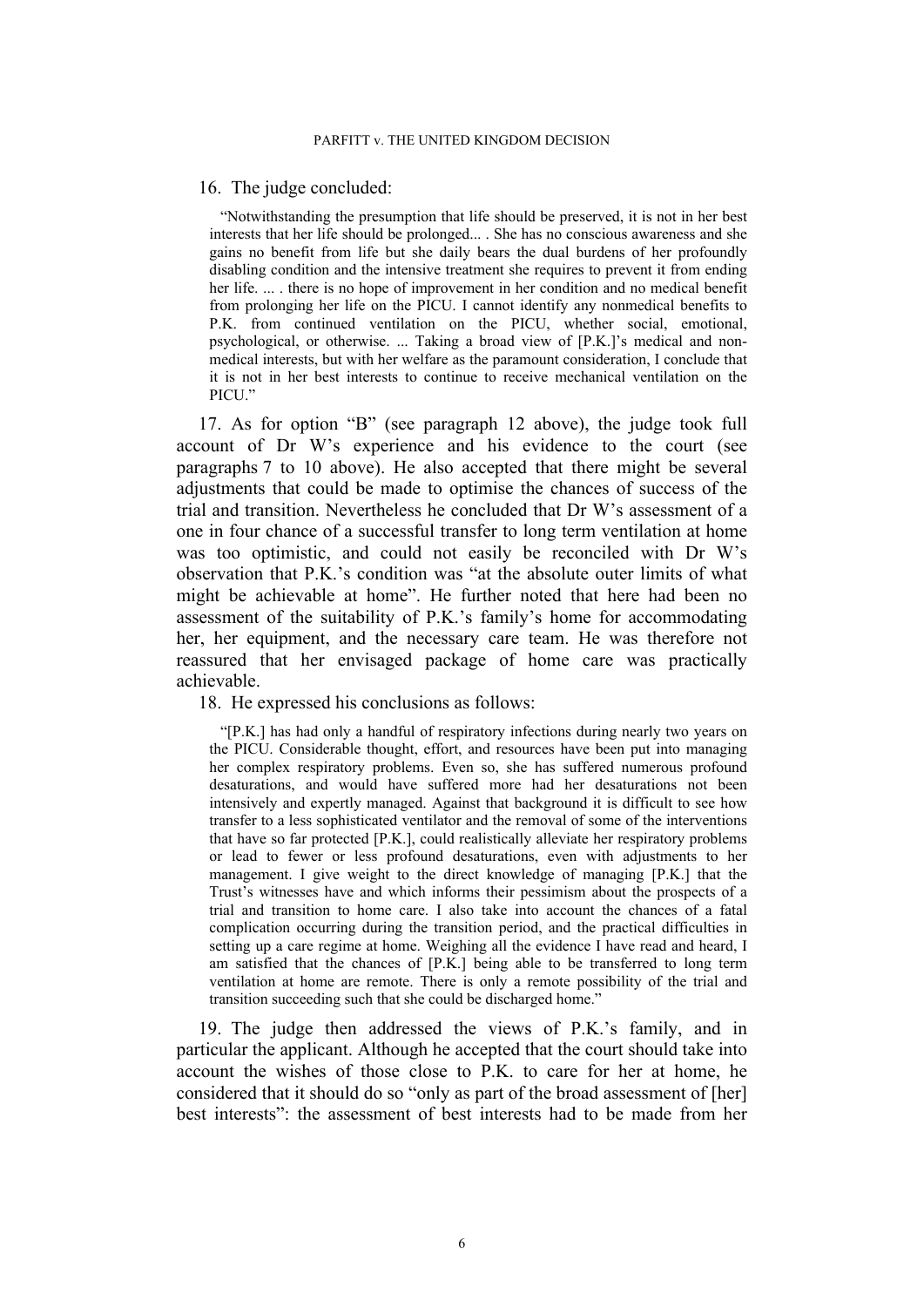perspective and not through the prism of her mother's interests. As for P.K.'s own wishes, the judge accepted that she would have been likely to have wanted to be at home rather than in hospital, but in reality if she were to be cared for at home she would not be aware that she was there.

20. The judge also found on the evidence that a transfer to home care would not benefit P.K.'s medical condition: she would remain unaware of her environment or of interactions with others. In fact, as home care could never replicate the exceptional standards of PICU care, transfer home would, if anything, be a detriment to her. In addition, he was unable to discern any non-medical benefit to her welfare from her care being at home. P.K. would continue to bear nearly all of the burdens of her condition and treatment that she had on the PICU. Any benefits of home care would fall to her family, rather than to P.K., who has no conscious awareness and derives no benefit from interactions with others, including family members.

<span id="page-6-1"></span>21. Finally, the judge addressed the question of whether there was anything to lose by trying to transfer P.K. to home ventilation if the alternative was the withdrawal of life sustaining treatment. However, he considered that the loss would be the continuing burdens to P.K. caused by maintaining a regime of ventilatory support and other life sustaining treatment to prolong her life, when to do so would bring her no benefit.

<span id="page-6-0"></span>22. The judge concluded:

"In my judgement, balancing all the relevant factors including the views and wishes set out above, the presumption that life should be preserved, the benefits and burdens to [P.K.] of long term ventilation at home, the fact that she would remain without conscious awareness and would have no hope of improvement, the remote chance of the goal of home care being achieved, her limited life expectancy on home ventilation, and the long process involving continued ventilation in a hospital setting that would be required before home care could begin, I have reached the firm conclusion that it is not in her best interests to embark on a trial of portable ventilation and the transition process towards home care."

23. Therefore, the High Court judge granted the Trust's application and made declarations that it was lawful and in P.K.'s best interests that she not be provided with a tracheotomy; that mechanical ventilation be withdrawn; and that there be clearly defined limits on what treatment would be available to her following the withdrawal of treatment, with the effect that she would be allowed to die.

### *2. The Court of Appeal*

<span id="page-6-2"></span>24. The applicant sought permission to appeal on four grounds: (i) the judge erred in finding that medical treatment to prolong life constituted a physical harm to P.K. notwithstanding that she does not experience pain and has no conscious awareness; (ii) the judge erred in finding that there could be no non-medical benefit to P.K. by prolonging her life so that she could be cared for at home surrounded by her family due to her lack of awareness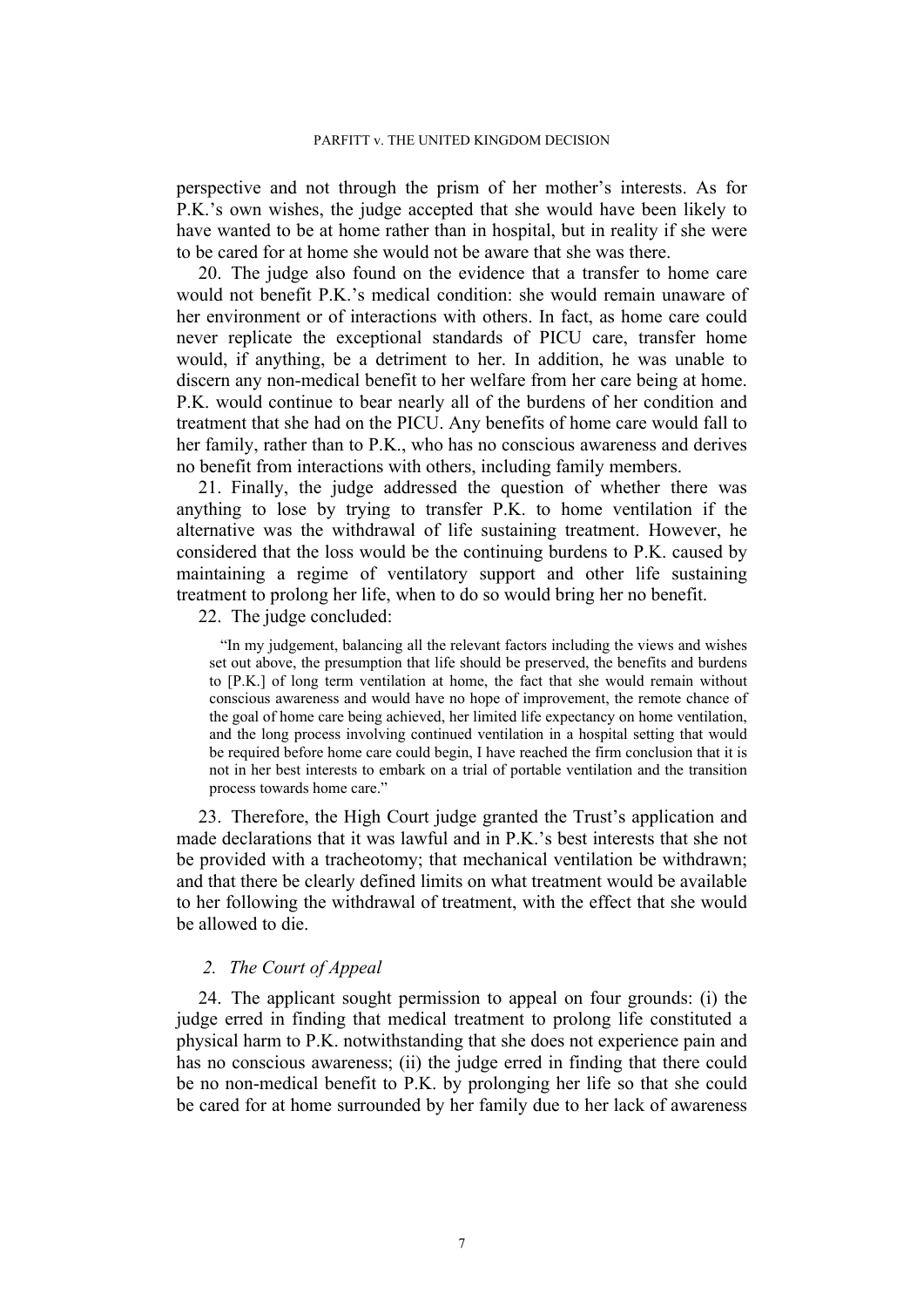and young age; (iii) the judge failed to give adequate weight to the views of the applicant as to her best interests, in circumstances where her view was supported by a reasonable body of medical opinion and P.K. did not experience pain from ongoing treatment; and (iv) the judge's conclusion that it was not in P.K.'s best interests to embark on a trial of portable ventilation was flawed.

<span id="page-7-0"></span>25. In a judgment handed down on 19 March 2021, the Court of Appeal refused permission on the first, third and fourth ground. In respect of the first ground, it considered that the proposition that no physical harm can be caused to a person with no conscious awareness was "plainly wrong". The judge had therefore been entitled to conclude that P.K. could experience physical harm from her condition and medical treatment notwithstanding that she has no capacity to feel pain and no conscious awareness. In respect of the third ground, the Court of Appeal noted that the judge had set out the applicant's views in considerable detail and manifestly took those views into consideration when analysing both the option of continuing ventilation on the PICU and the option of a trial of portable ventilation leading to home care. The weight he attached to the applicant's views was carefully calibrated and justified on the evidence. In respect of the fourth ground, the court did not agree with that the judge failed to grapple with the medical and expert evidence and to give reasons for departing from Dr W's opinion.

26. The court granted permission on the second ground but dismissed the appeal. In doing so, it considered it plain that, in conducting the balancing exercise, the judge had taken into account the non-medical benefits to be derived from living at home alongside arguments in favour of a trial but concluded that they were outweighed by the other factors which indicated that such a trial would be contrary to P.K.'s best interests.

<span id="page-7-1"></span>27. On 1 April 2021 the Supreme Court refused permission to appeal.

28. On 12 April 2021 the applicant sought and obtained an interim measure under Rule 39 of the Rules of Court staying the withdrawal of life-sustaining treatment from P.K.

## **B. Relevant domestic law and practice**

29. The relevant domestic law and practice is set out *in Gard and Others v. the United Kingdom* ((dec.), no. 39793/17, §§ 40-50, 27 June 2017).

## **C. Relevant international law and practice**

30. The relevant international law and practice is also set out in *Gard and Others*, cited above, §§ 51-54.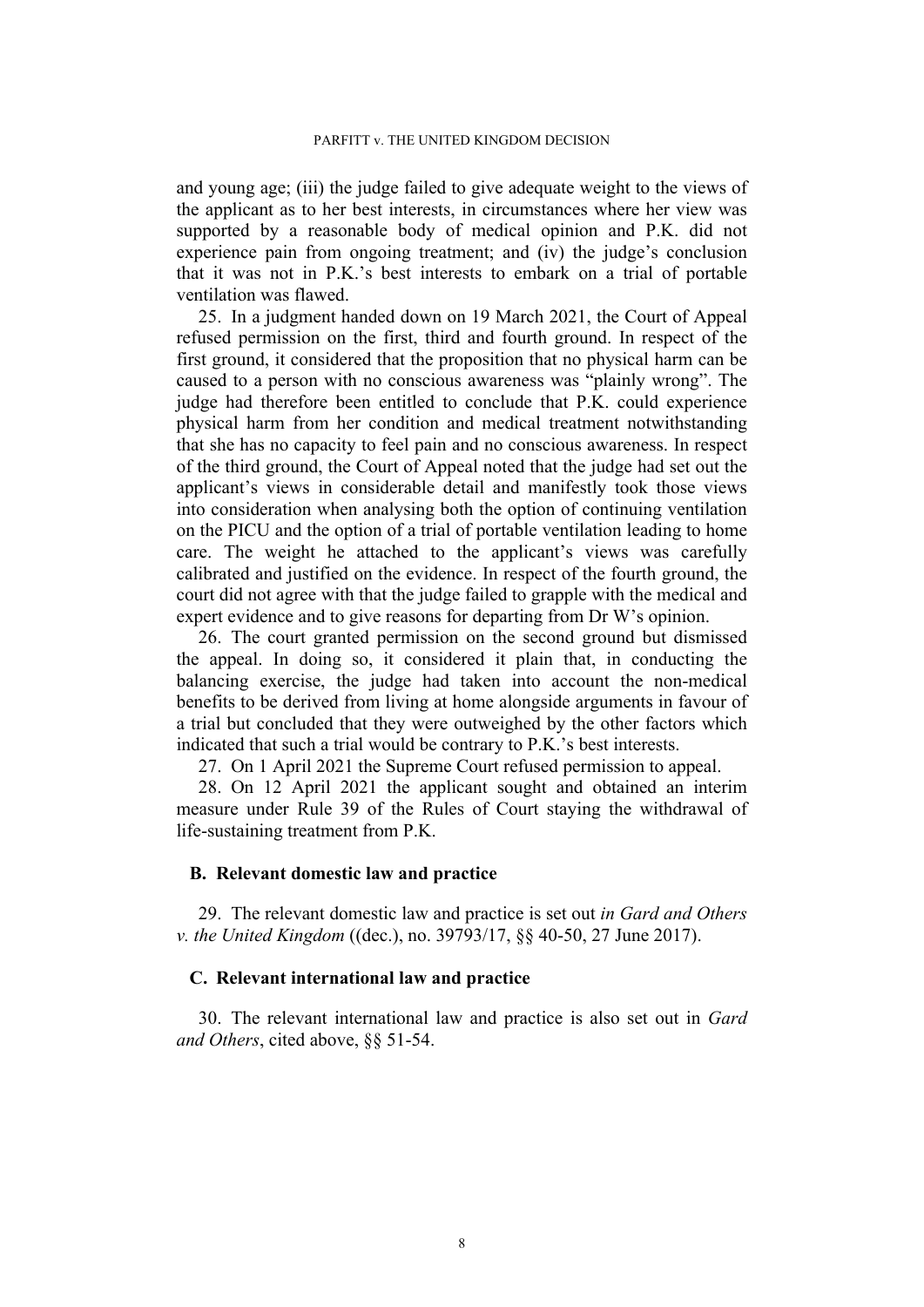## COMPLAINTS

31. The applicant argued that the withdrawal of life-sustaining treatment violated P.K.'s rights under Article 2 of the Convention. She further complained under Article 8 of the Convention that the decision regarding P.K.'s care was taken by the State and not by her, as the child's mother; and that the domestic courts had insufficient regard to the family life of mother and child.

32. The applicant further complained under Article 3 of the Convention, that the administration of opiate drugs to P.K. would be inhuman and degrading; under Article 6 of the Convention, that the domestic courts were not independent and that the case should instead have been determined by a jury of her peers; under Article 1 of Protocol 12, that the family had been discriminated against on the basis of the social and national origins; under Article 1 of Protocol 13, that the courts had effectively imposed the death penalty; under Article 13 of the Convention, that they had been denied an effective remedy before the domestic courts; and that there had been a violation of P.K.'s rights under Article 14 of the Convention, read together with Articles 2 and 8, because she had been treated differently on account of her medical condition.

## THE LAW

### **A. Preliminary remarks**

33. The Court notes, at the outset, that possible issues arise in respect of standing, under Article 34 of the Convention, and, as the applicant did not rely on her Convention rights at the domestic level, the rule of exhaustion of domestic remedies in Article 35 § 1 of the Convention. However, in view of its conclusions at paragraphs [45](#page-10-0) and [53](#page-12-0)[-56](#page-13-0) below, it is not necessary for the Court to reach any final conclusion on these issues.

### **B. Article 2 of the Convention**

34. The applicant argued that the withdrawal of life-sustaining treatment violated P.K.'s rights under Article 2 of the Convention.

35. Insofar as relevant, this provision provides:

"1. Everyone' s right to life shall be protected by law. No one shall be deprived of his life intentionally..."

36. In *Lambert and Others v. France* ([GC], no. 46043/14, § 124, ECHR 2015 (extracts)) the Court examined the question of the withdrawal of life‑sustaining treatment solely from the standpoint of the State's positive obligations, as it distinguished between "therapeutic abstention" and the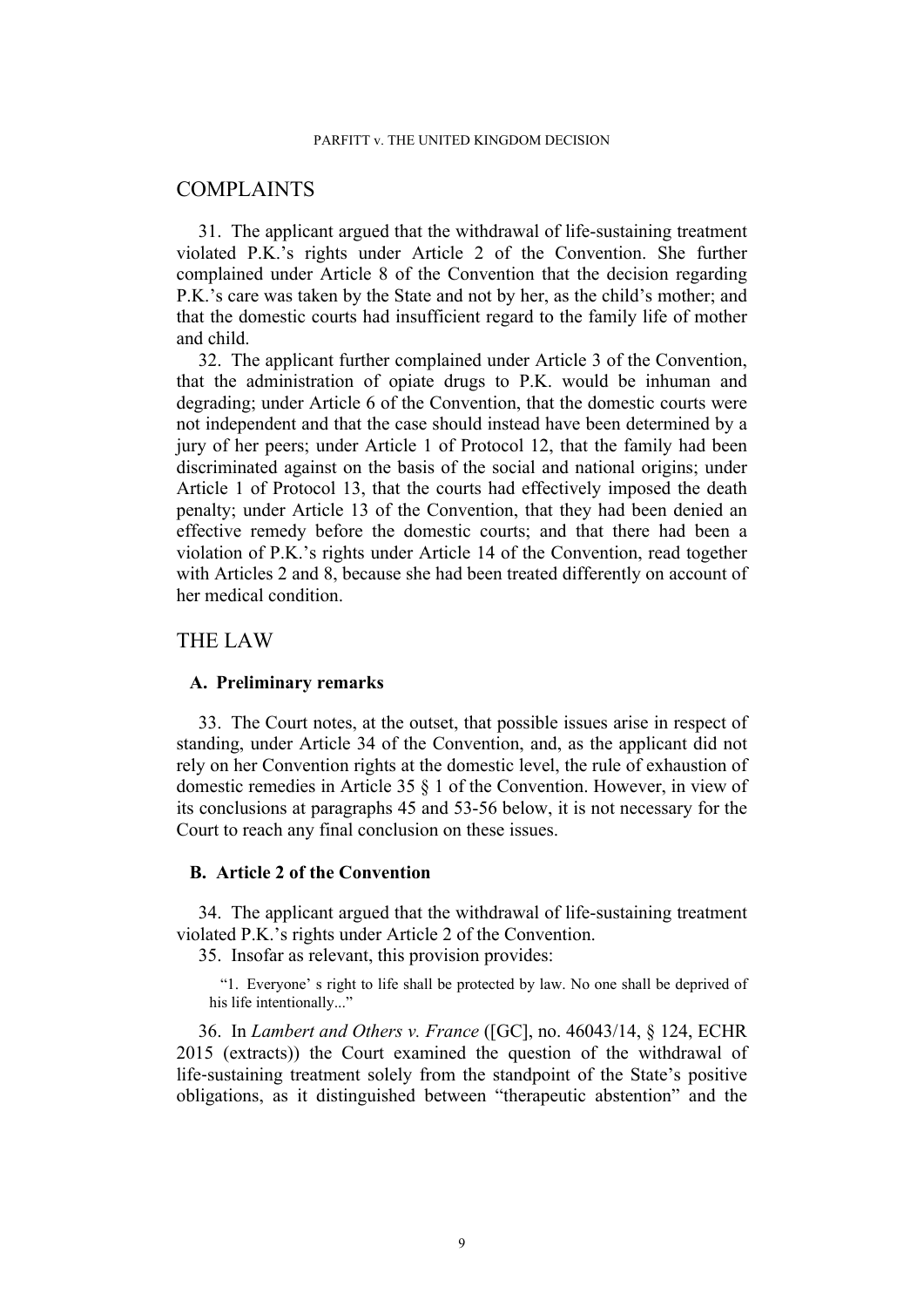"intentional taking of life". The same approach should therefore be taken here.

<span id="page-9-0"></span>37. The Court has identified the following principles which it will take into account in examining whether the State complied with its positive obligations flowing from Article 2 (see *Lambert and Others*, cited above, § 143; see also *Gard and Others* (dec.), no. 39793/17, § 80, 27 June 2017):

- i. the existence in domestic law and practice of a regulatory framework compatible with the requirements of Article 2;
- ii. whether account had been taken of the patient's previously expressed wishes and those of the persons close to him, as well as the opinions of other medical personnel;
- iii. the possibility to approach the courts in the event of doubts as to the best decision to take in the patient's interests.

<span id="page-9-1"></span>38. The Court has further acknowledged that in this sphere concerning the end of life, as in that concerning the beginning of life, States must be afforded a margin of appreciation, not just as to whether or not to permit the withdrawal of artificial life-sustaining treatment and the detailed arrangements governing such withdrawal, but also as regards the means of striking a balance between the protection of patients' right to life and the protection of their right to respect for their private life and their personal autonomy. However, this margin of appreciation is not unlimited and the Court reserves the power to review whether or not the State has complied with its obligations under Article 2 (see *Lambert and Others*, cited above, § 148; see also *Gard and Others*, cited above, § 84).

39. As to the first of the three elements set out on paragraph [37](#page-9-0) above, the Court has consistently acknowledged that the relevant regulatory framework in the United Kingdom does not disclose any shortcomings which could lay the basis of an arguable claim of a breach of the domestic authorities' obligation to protect the right to life (see *Gard and Others*, cited above, § 81; see also *Glass v. the United Kingdom*, no. 61827/00, (dec.), 18 March 2003).

40. The third element is likewise satisfied. Pursuant to the regulatory framework in place in the United Kingdom there was a duty to approach the courts in the event of conflict (see *Gard and Others*, cited above, §§ 40-45); and the Hospital Trust quite properly approached the High Court to obtain the necessary declarations and orders (see paragraph [5](#page-2-1) above).

41. As to the second element, the High Court judge had before him the evidence of twelve highly respected, specialist doctors (see paragraph [6](#page-2-2) above). The issue central to the case was whether P.K. could be cared for at home, but on this issue even the independent specialists appointed by the applicant acknowledged that P.K.'s condition was "at the absolute outer limits of what might be achievable at home" (see paragraphs [9](#page-2-3) and [17](#page-5-0)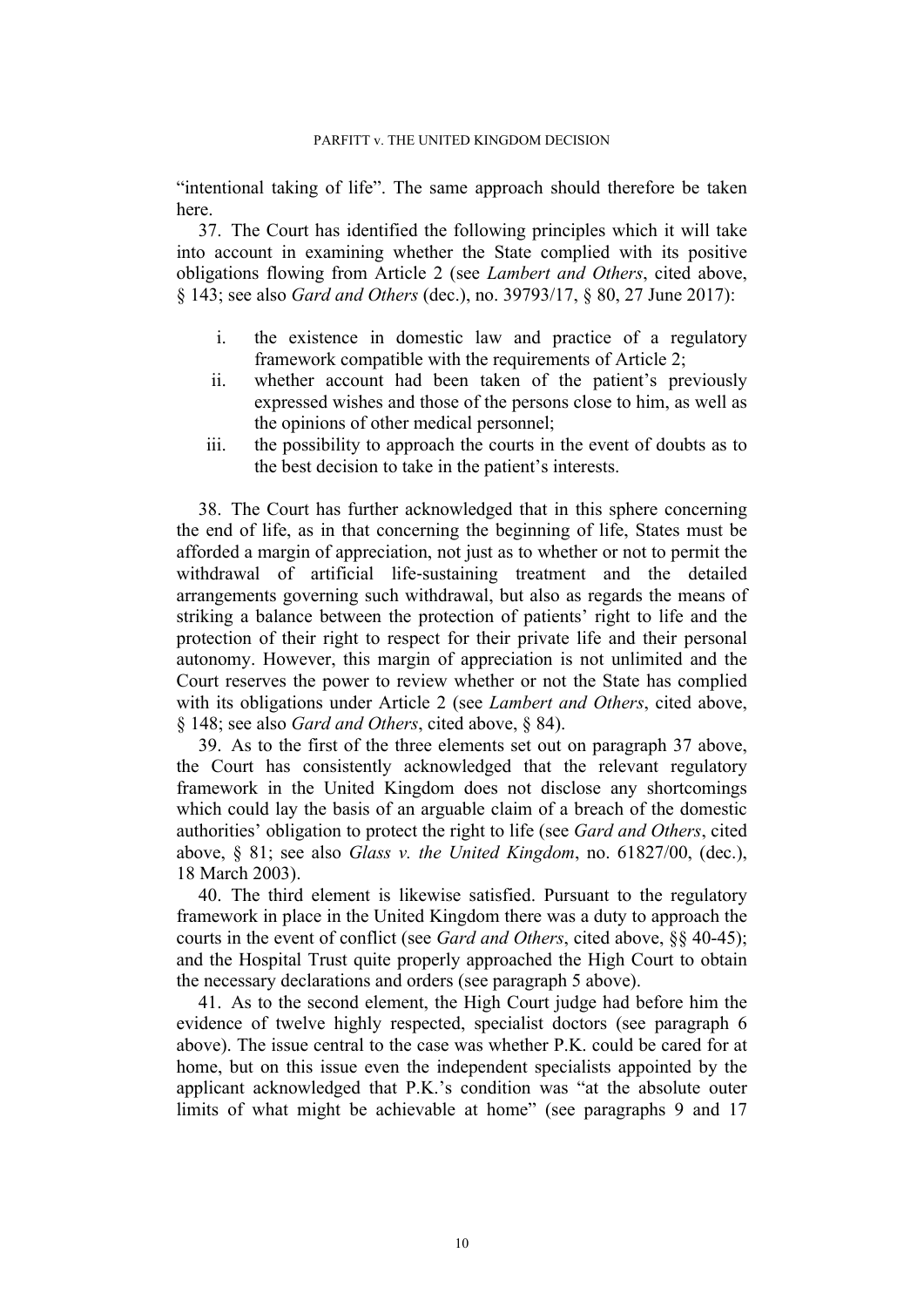above); that there was only a one in four chance of her being successfully transferred to a home environment (see paragraph [9](#page-2-3) above); and that her life expectancy would be shorter at home than if she remained on the PICU (see paragraph [10](#page-3-1) above). While the judge acknowledged the expertise of all the specialists (see paragraph [17](#page-5-0) above), on balance he gave weight to the evidence of the clinicians responsible for P.K.'s day-to-day care on this issue (see paragraph [18](#page-5-1) above) and, ultimately, was satisfied that the chances of P.K. being able to be transferred to long term ventilation at home were remote (see paragraph [18](#page-5-1) above).

42. In reaching his conclusions, the judge gave due consideration both to the clear presumption that life should be preserved and to the wishes of the applicant (see paragraphs [22](#page-6-0) and [19](#page-5-2) above). The applicant was represented throughout by an experienced legal team (see paragraph [6](#page-2-2) above) and, as the Court of Appeal noted, the judge set out her wishes in great detail and manifestly took them into consideration (see paragraph [25](#page-7-0) above). While his conclusions did not accord with her wishes, the Court of Appeal considered that the weight he attached to them was nevertheless carefully calibrated and justified on the evidence (see paragraph [25](#page-7-0) above). The Court further notes that although P.K. was too young to have expressed any wishes of her own, her interests were separately represented by a guardian appointed by the court and by lawyers instructed on her behalf, who supported the Trust's application (see paragraph [5](#page-2-1) above). The judge also had full regard to the fact that if she could have been asked, P.K. would likely have wanted to be at home rather than in hospital, but that the sad reality was that as she lacked conscious awareness she would not derive any benefit from being home. She would not even know that she was there (see paragraph [19](#page-5-2) above).

43. Nonetheless, the judge considered whether there would be "anything to lose" from transferring P.K. home, since none of the experts considered it to be in her best interests to remain on mechanical ventilation on the PICU, and the general consensus was that she was unlikely to feel pain. However, he concluded that her invasive care regime was a continuing burden which brought her no benefit (see paragraph [21](#page-6-1) above).

44. Finally, even though none of the medical experts considered that it was in her best interests to remain on the PICU, as the applicant preferred option "A" to option "C", the judge also addressed the question of whether it would be in P.K.'s best interests (see paragraph [13](#page-3-2) above). He took a broad view of her medical and non-medical interests, and her likely wishes and those of the applicant, but again, notwithstanding the presumption that life should be preserved, he considered that it was not in her best interests that her life should be prolonged (see paragraph [16](#page-5-3) above).

<span id="page-10-0"></span>45. In light of the foregoing, the Court considers that the second element was also satisfied. Therefore, having regard to the margin of appreciation afforded to the authorities in such cases (see the case-law quoted in paragraph [37](#page-9-0) above), the Court finds that the applicant's complaint under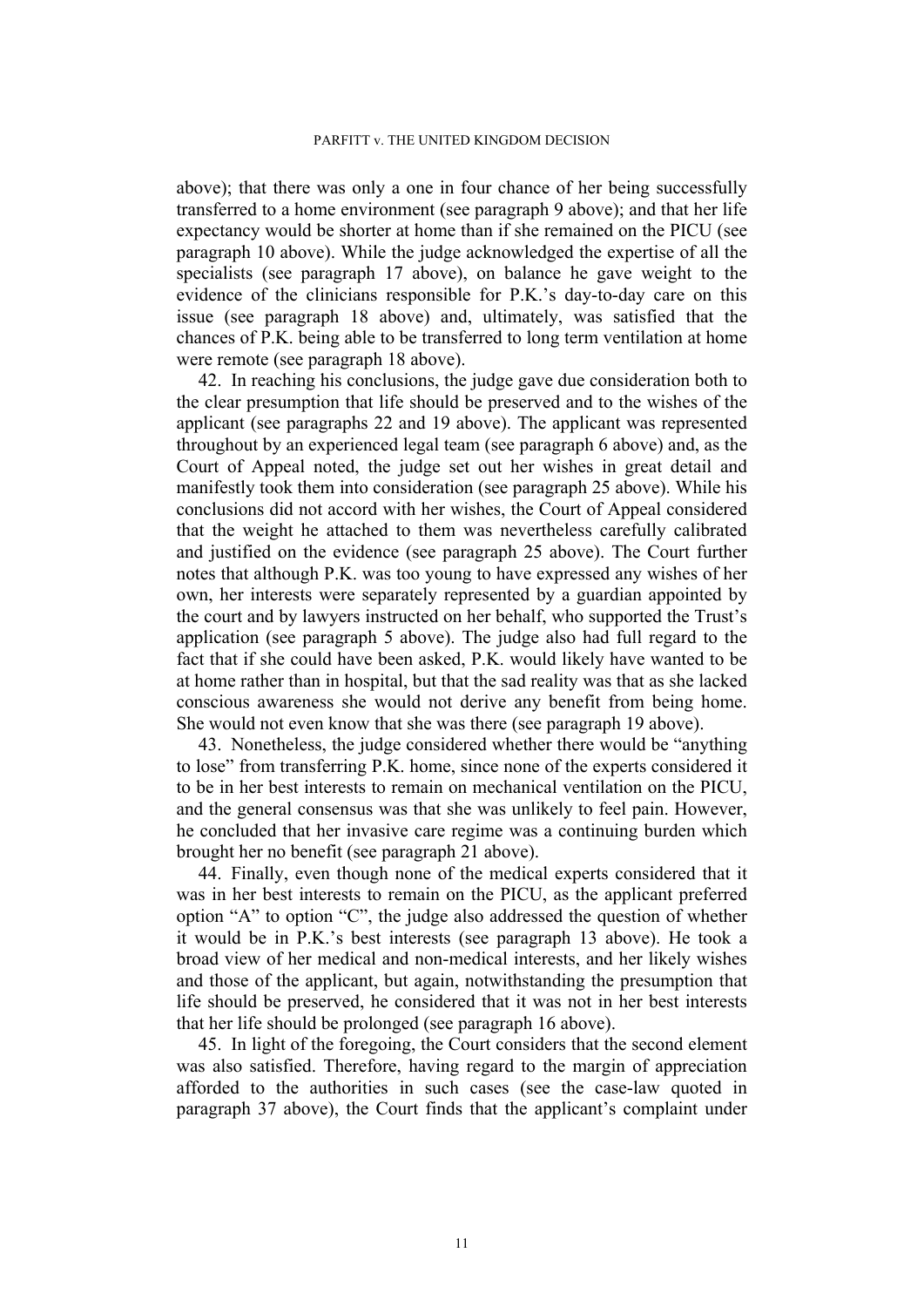Article 2 of the Convention is manifestly ill-founded and should therefore be rejected pursuant to Article 35 § 3(a) of the Convention.

### **C. Article 8 of the Convention**

46. The applicant complained that the decision regarding P.K.'s care was taken by the State and not by her, as the child's mother, and that the domestic courts had insufficient regard to the family life of mother and child.

47. She invoked Article 8 of the Convention which, insofar as relevant, provides as follows:

"1. Everyone has the right to respect for his private and family life ....

2. There shall be no interference by a public authority with the exercise of this right except such as is in accordance with the law and is necessary in a democratic society in the interests of national security, public safety or the economic well-being of the country, for the prevention of disorder or crime, for the protection of health or morals, or for the protection of the rights and freedoms of others."

48. The Court accepts that the decision of the High Court interfered with the applicant's right to respect for her family life. As that interference was both in accordance with the law and pursued the legitimate aim of protecting the rights and freedoms of P.K., the only issue before the Court is whether it was proportionate to the legitimate aim pursued.

49. In this regard, the Court recalls that it declared a similar complaint inadmissible as manifestly ill-founded in *Gard and Others* (cited above, §§ 114-125). In particular, the Court noted that it had itself stressed the importance of having access to the supervision of the national courts and, consequently, the appropriateness of the hospital turning to the courts where there is a difference of opinion between the parent(s) and the treating clinicians. Therefore, the fact that the regulatory framework in the United Kingdom vests responsibility for such decisions with the courts, and not with the parent(s), cannot be impugned.

50. Moreover, the decisions of the domestic courts in this case could not be described as "arbitrary". At both levels of jurisdiction the courts' examination was meticulous and thorough; all concerned were separately represented throughout; extensive and high-quality expert evidence was heard; weight was accorded to all the arguments raised; and the courts gave clear and extensive reasoning to support their conclusions.

51. It is true that the test applied by the High Court was that of "the best interest of the child', and that in *Gard and Others* the Court did not consider it necessary to determine whether this was the appropriate test or whether the courts should instead ask if there was a risk of "significant harm" to the child (see *Gard and Others*, cited above, §§ 118-119). However, in that case the Court also acknowledged the existence of a broad consensus in international law that in all decisions concerning children, their best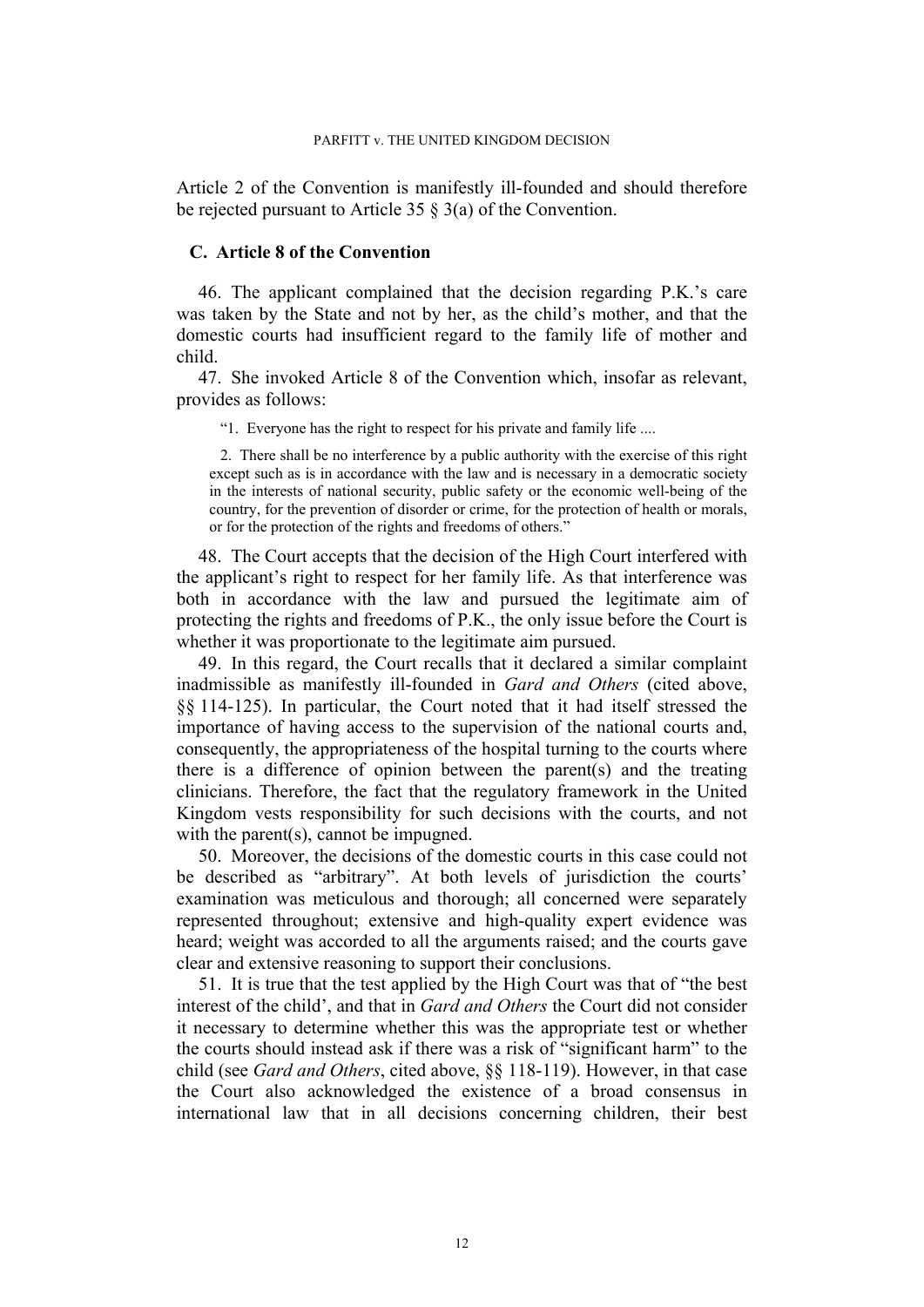#### PARFITT v. THE UNITED KINGDOM DECISION

interests must be paramount (*Gard and Others*, cited above, § 118). More recently, in *Vavřička and Others v. the Czech Republic* ([GC], nos. 47621/13, 3867/14, 73094/14, 19298/15, 19306/15 and 43883/15, § 288, 8 April 2021) the Court expressly held that "there is an obligation on States to place the best interests of the child, and also those of children as a group, at the centre of all decisions affecting their health and development". In doing so, it rejected the applicants' contention that it should primarily be for the parents to determine how the best interests of the child are to be served and protected, and that State intervention could be accepted only as a last resort in extreme circumstances (see *Vavřička and Others*, cited above, §§ 286-288). Consequently, the decision to apply the "best interests of the child" test in a case such as the one at hand cannot be said to fall outside the margin of appreciation afforded to States in striking a balance between the protection of patients' right to life and the protection of their right to respect for their private life and their personal autonomy (see the case-law quoted in paragraph [38](#page-9-1) above).

52. In any event, in the present case, in determining the best interests of P.K., the judge clearly found that both the constant invasions to her person required to keep her alive and the ongoing loss of freedom, function, and ability to enjoy childhood did cause her continuing and ongoing harm (see paragraph [14](#page-4-0) above). While he acknowledged that the harm would be greater had she been able to feel pain and discomfort, he did not consider that it could be disregarded as insignificant (see paragraph [14](#page-4-0) above). This finding formed the basis of the applicant's first ground of appeal (see paragraph [24](#page-6-2) above), but the Court of Appeal agreed with the High Court judge that the existence of physical harm was not dependent either on conscious awareness or on the ability to feel pain (see paragraph [25](#page-7-0) above).

<span id="page-12-0"></span>53. In view of the foregoing, the Court considers that the applicant's complaint under Article 8 of the Convention should also be rejected as manifestly ill-founded pursuant to Article 35 § 3(a) of the Convention.

### **D. The applicant's remaining complaints**

54. The applicant's complaints under Articles 3 and 6 of the Convention, Article 1 of Protocol 13, and Article 14 of the Convention, read together with Articles 2 and 8, were not raised, even in substance, before the domestic courts and in any event are wholly unsubstantiated. They must therefore be rejected as manifestly ill-founded pursuant to Article 35 § 3 (a) of the Convention.

55. The complaint under Article 13 of the Convention must also be rejected as manifestly ill-founded as the applicant's arguments were heard in full by the High Court and she was able to appeal against its decision to the Court of Appeal.